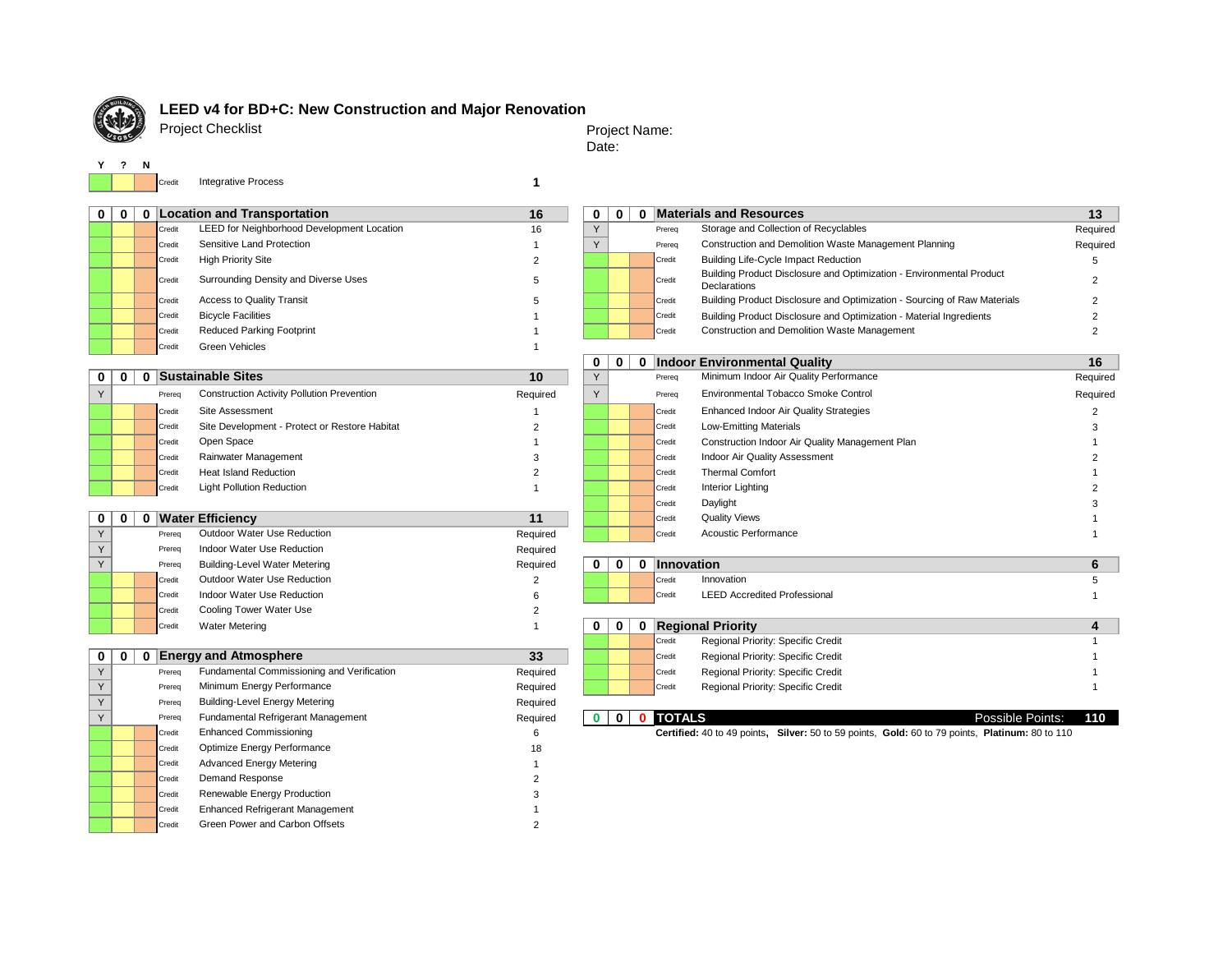

**Y ? N**

## **LEED v4 for BD+C: Core and Shell**

Project Checklist

## Project Name: Date:

Credit **1** Integrative Process

|        | <b>Location and Transportation</b>         | 20 | $\mathbf{0}$ |  | $\mathbf{0}$ |        | <b>Materials and Resources</b>                                                       |      |
|--------|--------------------------------------------|----|--------------|--|--------------|--------|--------------------------------------------------------------------------------------|------|
| Credit | LEED for Neighborhood Development Location | 20 |              |  |              | Prereg | Storage and Collection of Recyclables                                                | Requ |
| Credit | Sensitive Land Protection                  |    |              |  |              | Prereg | Construction and Demolition Waste Management Planning                                | Requ |
| Credit | <b>High Priority Site</b>                  | 3  |              |  |              | Credit | <b>Building Life-Cycle Impact Reduction</b>                                          |      |
| Credit | Surrounding Density and Diverse Uses       | 6  |              |  |              | Credit | Building Product Disclosure and Optimization - Environmental Product<br>Declarations |      |
| Credit | <b>Access to Quality Transit</b>           | 6  |              |  |              | Credit | Building Product Disclosure and Optimization - Sourcing of Raw Materials             |      |
| Credit | <b>Bicycle Facilities</b>                  |    |              |  |              | Credit | Building Product Disclosure and Optimization - Material Ingredients                  |      |
| Credit | <b>Reduced Parking Footprint</b>           |    |              |  |              | Credit | Construction and Demolition Waste Management                                         |      |
| Credit | Green Vehicles                             |    |              |  |              |        |                                                                                      |      |
|        |                                            |    |              |  |              |        |                                                                                      |      |

|  |        |                                                   | .        |              |  |              |                                                 | $.009$ and $0.00$ |
|--|--------|---------------------------------------------------|----------|--------------|--|--------------|-------------------------------------------------|-------------------|
|  | Prereg | <b>Construction Activity Pollution Prevention</b> | Required |              |  | Prereg       | Environmental Tobacco Smoke Control             | Required          |
|  | Credit | Site Assessment                                   |          |              |  | Credit       | <b>Enhanced Indoor Air Quality Strategies</b>   |                   |
|  | Credit | Site Development - Protect or Restore Habitat     |          |              |  | Credit       | <b>Low-Emitting Materials</b>                   |                   |
|  | Credit | Open Space                                        |          |              |  | Credit       | Construction Indoor Air Quality Management Plan |                   |
|  | Credit | Rainwater Management                              |          |              |  | l Credit     | Daylight                                        |                   |
|  | Credit | <b>Heat Island Reduction</b>                      |          |              |  | Credit       | <b>Quality Views</b>                            |                   |
|  | Credit | <b>Light Pollution Reduction</b>                  |          |              |  |              |                                                 |                   |
|  | Credit | Tenant Design and Construction Guidelines         |          | $\mathbf{0}$ |  | 0 Innovation |                                                 |                   |
|  |        |                                                   |          |              |  |              |                                                 |                   |

| $\sqrt{}$ | Prerea | Outdoor Water Use Reduction   | Required |              |  |        |                                    |  |
|-----------|--------|-------------------------------|----------|--------------|--|--------|------------------------------------|--|
| $\sqrt{}$ | Prereq | Indoor Water Use Reduction    | Required | $\mathbf{0}$ |  |        | <b>Regional Priority</b>           |  |
| $\sqrt{}$ | Prereq | Building-Level Water Metering | Required |              |  | Credit | Regional Priority: Specific Credit |  |
|           | Credit | Outdoor Water Use Reduction   |          |              |  | Credit | Regional Priority: Specific Credit |  |
|           | Credit | Indoor Water Use Reduction    |          |              |  | Credit | Regional Priority: Specific Credit |  |
|           | Credit | Cooling Tower Water Use       |          |              |  | Credit | Regional Priority: Specific Credit |  |
|           | Credit | <b>Water Metering</b>         |          |              |  |        |                                    |  |

## **O D** Energy and Atmosphere

| $\mathbf 0$ | $\mathbf 0$ | $\mathbf 0$ |        | <b>Energy and Atmosphere</b>               | 33       | Certified: 40 to 49 points, Silver: 50 to 59 points, Gold: 60 to 79 points, Platinum: 80 to 110 |  |  |
|-------------|-------------|-------------|--------|--------------------------------------------|----------|-------------------------------------------------------------------------------------------------|--|--|
| $\vee$      |             |             | Prereq | Fundamental Commissioning and Verification | Required |                                                                                                 |  |  |
| $\vee$      |             |             | Prereq | Minimum Energy Performance                 | Required |                                                                                                 |  |  |
|             |             |             | Prereq | <b>Building-Level Energy Metering</b>      | Required |                                                                                                 |  |  |
| $\vee$      |             |             | Prereq | Fundamental Refrigerant Management         | Required |                                                                                                 |  |  |
|             |             |             | Credit | <b>Enhanced Commissioning</b>              | 6        |                                                                                                 |  |  |
|             |             |             | Credit | Optimize Energy Performance                | 18       |                                                                                                 |  |  |
|             |             |             | Credit | <b>Advanced Energy Metering</b>            |          |                                                                                                 |  |  |
|             |             |             | Credit | Demand Response                            |          |                                                                                                 |  |  |
|             |             |             | Credit | Renewable Energy Production                |          |                                                                                                 |  |  |
|             |             |             | Credit | <b>Enhanced Refrigerant Management</b>     |          |                                                                                                 |  |  |
|             |             |             | Credit | Green Power and Carbon Offsets             |          |                                                                                                 |  |  |

| 01 | $\mathbf{0}$ |        | <b>Location and Transportation</b>         | 20 | 0 | n |  |        | 0 Materials and Resources                                                            | 14       |
|----|--------------|--------|--------------------------------------------|----|---|---|--|--------|--------------------------------------------------------------------------------------|----------|
|    |              | Credit | LEED for Neighborhood Development Location | 20 |   |   |  | Prereg | Storage and Collection of Recyclables                                                | Required |
|    |              | Credit | Sensitive Land Protection                  |    |   |   |  | Prereg | Construction and Demolition Waste Management Planning                                | Required |
|    |              | Credit | <b>High Priority Site</b>                  |    |   |   |  | Credit | <b>Building Life-Cycle Impact Reduction</b>                                          |          |
|    |              | Credit | Surrounding Density and Diverse Uses       |    |   |   |  | Credit | Building Product Disclosure and Optimization - Environmental Product<br>Declarations |          |
|    |              | Credit | <b>Access to Quality Transit</b>           |    |   |   |  | Credit | Building Product Disclosure and Optimization - Sourcing of Raw Materials             |          |
|    |              | Credit | <b>Bicycle Facilities</b>                  |    |   |   |  | Credit | Building Product Disclosure and Optimization - Material Ingredients                  |          |
|    |              | Credit | <b>Reduced Parking Footprint</b>           |    |   |   |  | Credit | <b>Construction and Demolition Waste Management</b>                                  |          |

|  |        |                                                   |          | $\bf{0}$ | 0 Indoor Environmental Quality<br>$\mathbf 0$ |  |        |                                                 | 10       |
|--|--------|---------------------------------------------------|----------|----------|-----------------------------------------------|--|--------|-------------------------------------------------|----------|
|  |        | <b>Sustainable Sites</b>                          | 11       |          |                                               |  | Prereq | Minimum Indoor Air Quality Performance          | Required |
|  | Prereq | <b>Construction Activity Pollution Prevention</b> | Required |          |                                               |  | Prereq | Environmental Tobacco Smoke Control             | Required |
|  | Credit | Site Assessment                                   |          |          |                                               |  | Credit | <b>Enhanced Indoor Air Quality Strategies</b>   |          |
|  | Credit | Site Development - Protect or Restore Habitat     |          |          |                                               |  | Credit | <b>Low-Emitting Materials</b>                   |          |
|  | Credit | Open Space                                        |          |          |                                               |  | Credit | Construction Indoor Air Quality Management Plan |          |
|  | Credit | Rainwater Management                              |          |          |                                               |  | Credit | Daylight                                        |          |
|  | Credit | <b>Heat Island Reduction</b>                      |          |          |                                               |  | Credit | <b>Quality Views</b>                            |          |
|  |        |                                                   |          |          |                                               |  |        |                                                 |          |

|                 | <b>Tenant Design and Construction Guidelines</b><br>Credit | 0 | 0 | <b>Innovation</b>                            |  |
|-----------------|------------------------------------------------------------|---|---|----------------------------------------------|--|
|                 |                                                            |   |   | Credi<br>Innovation                          |  |
| $0 \mid 0 \mid$ | <b>Water Efficiency</b>                                    |   |   | <b>LEED Accredited Professional</b><br>Credi |  |

## The Regional Priority: Specific Credit Australian Metering Regional Priority: Specific Credit 1 Credit Regional Priority: Specific Credit 1 |<br>|Credit Regional Priority: Specific Credit 1 Credit Regional Priority: Specific Credit 1

**0 0 0 TOTALS** Possible Points: **110**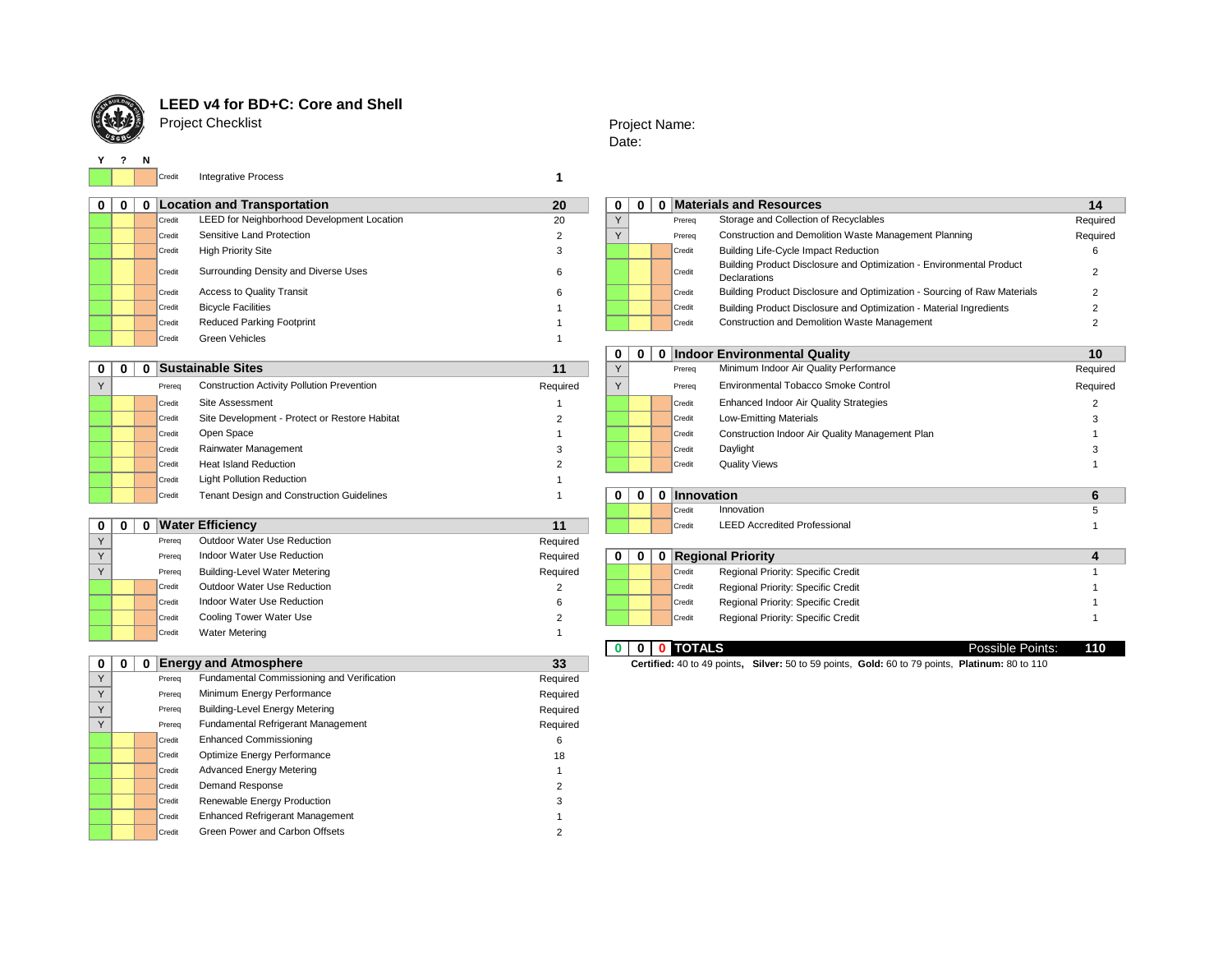

# **LEED v4 for BD+C: Retail**

## Project Name: Date:

**Y ? N**

Credit **1** Integrative Process

|           | <b>Location and Transportation</b>         |
|-----------|--------------------------------------------|
| Credit    | LEED for Neighborhood Development Location |
| Credit    | Sensitive Land Protection                  |
| Credit    | <b>High Priority Site</b>                  |
| Credit    | Surrounding Density and Diverse Uses       |
| Credit    | <b>Access to Quality Transit</b>           |
| Credit    | <b>Bicycle Facilities</b>                  |
| $0 - 114$ | <b>Doduced Derking Footprint</b>           |

|               | 0 | 0 | N              |
|---------------|---|---|----------------|
| $\frac{0}{Y}$ |   |   | Pr             |
| Ý             |   |   | Pr             |
|               |   |   | Cr             |
|               |   |   | Cr             |
|               |   |   |                |
|               |   |   | Cr<br>Cr<br>Cr |
|               |   |   |                |
|               |   |   |                |

| ∣ 0 ו | 0 Location and Transportation<br>16                  |    |  |  |  | 0 Materials and Resources<br>0<br>0 |                                                                                      |          |
|-------|------------------------------------------------------|----|--|--|--|-------------------------------------|--------------------------------------------------------------------------------------|----------|
|       | LEED for Neighborhood Development Location<br>Credit | 16 |  |  |  | Prereg                              | Storage and Collection of Recyclables                                                | Required |
|       | Sensitive Land Protection<br>Credit                  |    |  |  |  | Prereq                              | Construction and Demolition Waste Management Planning                                | Required |
|       | <b>High Priority Site</b><br>Credit                  |    |  |  |  | Credit                              | <b>Building Life-Cycle Impact Reduction</b>                                          |          |
|       | Surrounding Density and Diverse Uses<br>Credit       |    |  |  |  | Credit                              | Building Product Disclosure and Optimization - Environmental Product<br>Declarations |          |
|       | <b>Access to Quality Transit</b><br>Credit           |    |  |  |  | Credit                              | Building Product Disclosure and Optimization - Sourcing of Raw Materials             |          |
|       | <b>Bicycle Facilities</b><br>Credit                  |    |  |  |  | Credit                              | Building Product Disclosure and Optimization - Material Ingredients                  |          |
|       | <b>Reduced Parking Footprint</b><br>Credit           |    |  |  |  | Credit                              | <b>Construction and Demolition Waste Management</b>                                  |          |

|    |               | 0 | 0 | I            |
|----|---------------|---|---|--------------|
|    | $\frac{0}{Y}$ |   |   | P            |
| ed | Y             |   |   | P            |
|    |               |   |   | $\mathbf{c}$ |
|    |               |   |   | c<br>c<br>c  |
|    |               |   |   |              |
|    |               |   |   |              |
|    |               |   |   | $\mathbf{c}$ |
|    |               |   |   | $\mathbf{c}$ |
|    |               |   |   | c<br>c       |
|    |               |   |   |              |
| L. |               |   |   |              |

| 0            | 0 |        | <b>Indoor Environmental Quality</b>             | 15       |
|--------------|---|--------|-------------------------------------------------|----------|
| Y            |   | Prerea | Minimum Indoor Air Quality Performance          | Required |
| $\checkmark$ |   | Prerea | Environmental Tobacco Smoke Control             | Required |
|              |   | Credit | <b>Enhanced Indoor Air Quality Strategies</b>   | 2        |
|              |   | Credit | <b>Low-Emitting Materials</b>                   | 3        |
|              |   | Credit | Construction Indoor Air Quality Management Plan |          |
|              |   | Credit | Indoor Air Quality Assessment                   | 2        |
|              |   | Credit | <b>Thermal Comfort</b>                          |          |
|              |   | Credit | Interior Lighting                               | 2        |
|              |   | Credit | Daylight                                        | 3        |
|              |   | Credit | <b>Quality Views</b>                            |          |

|  |        |                                            | 119991199 |   |   |                                               |  |
|--|--------|--------------------------------------------|-----------|---|---|-----------------------------------------------|--|
|  | Prereq | Indoor Water Use Reduction                 | Required  | 0 | 0 | 0 Innovation                                  |  |
|  | Prereq | <b>Building-Level Water Metering</b>       | Required  |   |   | Innovation<br>Credit                          |  |
|  | Credit | Outdoor Water Use Reduction                |           |   |   | <b>LEED Accredited Professional</b><br>Credit |  |
|  | Credit | Indoor Water Use Reduction                 |           |   |   |                                               |  |
|  | Credit | Cooling Tower Water Use                    |           | 0 | 0 | 0 Regional Priority                           |  |
|  | Credit | <b>Water Metering</b>                      |           |   |   | Regional Priority: Specific Credit<br>Credit  |  |
|  |        |                                            |           |   |   | Regional Priority: Specific Credit<br>Credit  |  |
|  |        | $0 \mid 0 \mid 0$ Energy and Atmosphere    | 33        |   |   | Regional Priority: Specific Credit<br>Credit  |  |
|  | Prereg | Fundamental Commissioning and Verification | Required  |   |   | Regional Priority: Specific Credit<br>Credit  |  |
|  | Proron | Minimum Energy Performance                 | Required  |   |   |                                               |  |

| Prerec | <b>Building-Level Energy Metering</b> | Required | <b>TOTALS</b><br>$\mathbf{0}$<br>$\mathbf{0}$ | Possible Points:                                                           | 110 |
|--------|---------------------------------------|----------|-----------------------------------------------|----------------------------------------------------------------------------|-----|
| Prereq | Fundamental Refrigerant Management    | Required | Certified: 40 to 49 points.                   | <b>Silver:</b> 50 to 59 points, Gold: 60 to 79 points, Platinum: 80 to 110 |     |

|  |        |                                                   |          |  |        | <u>V INNOVI ENTRIVINIVINGI WAANTI</u>           | . .      |
|--|--------|---------------------------------------------------|----------|--|--------|-------------------------------------------------|----------|
|  |        | 0   0   0   Sustainable Sites                     | 10       |  | Prereq | Minimum Indoor Air Quality Performance          | Required |
|  | Prereq | <b>Construction Activity Pollution Prevention</b> | Required |  | Prereq | Environmental Tobacco Smoke Control             | Required |
|  | Credit | Site Assessment                                   |          |  | Credit | Enhanced Indoor Air Quality Strategies          |          |
|  | Credit | Site Development - Protect or Restore Habitat     |          |  | Credit | Low-Emitting Materials                          |          |
|  | Credit | Open Space                                        |          |  | Credit | Construction Indoor Air Quality Management Plan |          |
|  | Credit | Rainwater Management                              |          |  | Credit | Indoor Air Quality Assessment                   |          |
|  | Credit | <b>Heat Island Reduction</b>                      |          |  | Credit | <b>Thermal Comfort</b>                          |          |
|  | Credit | <b>Light Pollution Reduction</b>                  |          |  | Credit | Interior Lighting                               |          |
|  |        |                                                   |          |  | Credit | Daylight                                        |          |

**Constituents** Creen Vehicles **1 Constituents** 1

|     | 0   0 |        | 0 Water Efficiency                   | 12       |              |  | Credit | <b>Quality Views</b>                |  |
|-----|-------|--------|--------------------------------------|----------|--------------|--|--------|-------------------------------------|--|
| v.  |       | Prereq | Outdoor Water Use Reduction          | Required |              |  |        |                                     |  |
|     |       | Prerea | Indoor Water Use Reduction           | Required | 0            |  |        | 0 0 Innovation                      |  |
| Y i |       | Prereq | <b>Building-Level Water Metering</b> | Required |              |  | Credit | Innovation                          |  |
|     |       | Credit | Outdoor Water Use Reduction          |          |              |  | Credit | <b>LEED Accredited Professional</b> |  |
|     |       | Credit | Indoor Water Use Reduction           |          |              |  |        |                                     |  |
|     |       | Credit | Cooling Tower Water Use              |          | $\mathbf{0}$ |  |        | 0   0   Regional Priority           |  |
|     |       | Credit | <b>Water Metering</b>                |          |              |  | Credit | Regional Priority: Specific Credit  |  |
|     |       |        |                                      |          |              |  |        |                                     |  |

## **Energy and Atmosphere**

|  | Prereq | Fundamental Commissioning and Verification | Required | Regional Priority: Specific Credit<br>Credit                                                    |                         |
|--|--------|--------------------------------------------|----------|-------------------------------------------------------------------------------------------------|-------------------------|
|  | Prereq | Minimum Energy Performance                 | Required |                                                                                                 |                         |
|  | Prereq | <b>Building-Level Energy Metering</b>      | Required | <b>TOTALS</b><br>$\bf{0}$                                                                       | <b>Possible Points:</b> |
|  | Prereq | Fundamental Refrigerant Management         | Required | Certified: 40 to 49 points, Silver: 50 to 59 points, Gold: 60 to 79 points, Platinum: 80 to 110 |                         |
|  | Credit | <b>Enhanced Commissioning</b>              |          |                                                                                                 |                         |
|  | Credit | Optimize Energy Performance                | 18       |                                                                                                 |                         |
|  | Credit | <b>Advanced Energy Metering</b>            |          |                                                                                                 |                         |
|  | Credit | Demand Response                            |          |                                                                                                 |                         |
|  | Credit | Renewable Energy Production                |          |                                                                                                 |                         |
|  | Credit | <b>Enhanced Refrigerant Management</b>     |          |                                                                                                 |                         |
|  | Credit | Green Power and Carbon Offsets             |          |                                                                                                 |                         |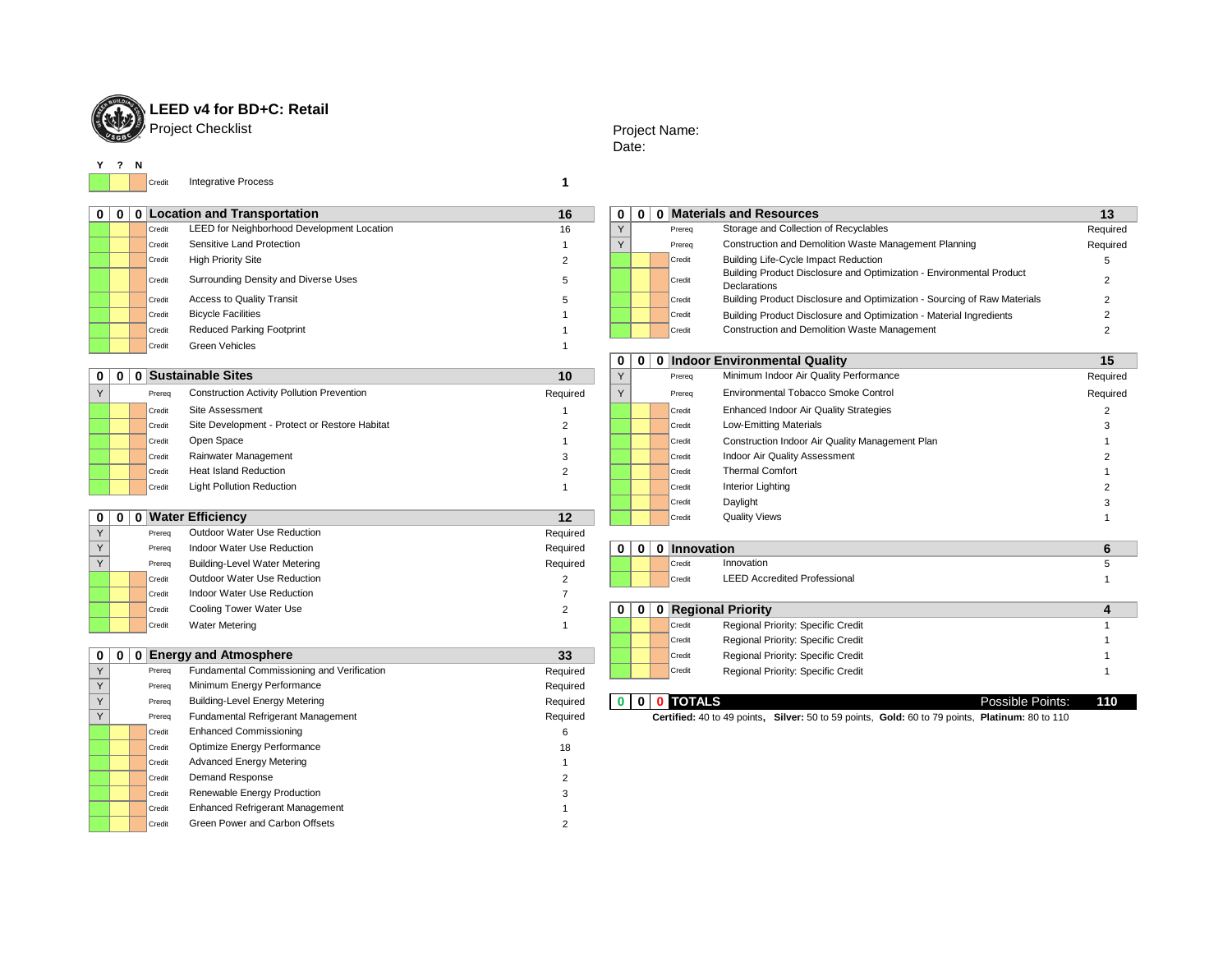

## **LEED v4 for BD+C: Hospitality**

Project Checklist

## Project Name: Date:

**Y ? N**

Credit **1** Integrative Process

| $\mathbf 0$ |                |        | 0 0 Location and Transportation                   | 16                       | 0 | 0 <sup>1</sup> |              | 0 Materials and Resources                                                                       | 13             |
|-------------|----------------|--------|---------------------------------------------------|--------------------------|---|----------------|--------------|-------------------------------------------------------------------------------------------------|----------------|
|             |                | Credit | LEED for Neighborhood Development Location        | 16                       | Y |                | Prereq       | Storage and Collection of Recyclables                                                           | Required       |
|             |                | Credit | Sensitive Land Protection                         | $\overline{\phantom{a}}$ | Y |                | Prereq       | Construction and Demolition Waste Management Planning                                           | Required       |
|             |                | Credit | <b>High Priority Site</b>                         | $\overline{2}$           |   |                | Credit       | <b>Building Life-Cycle Impact Reduction</b>                                                     | 5              |
|             |                | Credit | Surrounding Density and Diverse Uses              | 5                        |   |                | Credit       | Building Product Disclosure and Optimization - Environmental Product<br>Declarations            | $\overline{2}$ |
|             |                | Credit | <b>Access to Quality Transit</b>                  | 5                        |   |                | Credit       | Building Product Disclosure and Optimization - Sourcing of Raw Materials                        | $\overline{2}$ |
|             |                | Credit | <b>Bicycle Facilities</b>                         |                          |   |                | Credit       | Building Product Disclosure and Optimization - Material Ingredients                             | $\overline{2}$ |
|             |                | Credit | <b>Reduced Parking Footprint</b>                  |                          |   |                | Credit       | Construction and Demolition Waste Management                                                    | $\overline{2}$ |
|             |                | Credit | <b>Green Vehicles</b>                             | $\overline{\phantom{a}}$ |   |                |              |                                                                                                 |                |
|             |                |        |                                                   |                          | 0 | $\mathbf{0}$   |              | 0 Indoor Environmental Quality                                                                  | 16             |
| 0           |                |        | 0 0 Sustainable Sites                             | 10                       | Y |                | Prereq       | Minimum Indoor Air Quality Performance                                                          | Required       |
| Y           |                | Prereq | <b>Construction Activity Pollution Prevention</b> | Required                 | Y |                | Prereq       | Environmental Tobacco Smoke Control                                                             | Required       |
|             |                | Credit | Site Assessment                                   |                          |   |                | Credit       | Enhanced Indoor Air Quality Strategies                                                          | $\overline{2}$ |
|             |                | Credit | Site Development - Protect or Restore Habitat     | $\overline{2}$           |   |                | Credit       | <b>Low-Emitting Materials</b>                                                                   | 3              |
|             |                | Credit | Open Space                                        |                          |   |                | Credit       | Construction Indoor Air Quality Management Plan                                                 |                |
|             |                | Credit | Rainwater Management                              | 3                        |   |                | Credit       | Indoor Air Quality Assessment                                                                   |                |
|             |                | Credit | <b>Heat Island Reduction</b>                      | 2                        |   |                | Credit       | <b>Thermal Comfort</b>                                                                          |                |
|             |                | Credit | <b>Light Pollution Reduction</b>                  | $\overline{1}$           |   |                | Credit       | <b>Interior Lighting</b>                                                                        |                |
|             |                |        |                                                   |                          |   |                | Credit       | Daylight                                                                                        |                |
| 0           | 0 <sup>1</sup> |        | 0 Water Efficiency                                | 11                       |   |                | Credit       | <b>Quality Views</b>                                                                            |                |
| Y           |                | Prereq | Outdoor Water Use Reduction                       | Required                 |   |                | Credit       | Acoustic Performance                                                                            |                |
| Y           |                | Prereq | Indoor Water Use Reduction                        | Required                 |   |                |              |                                                                                                 |                |
| Y           |                | Prereq | <b>Building-Level Water Metering</b>              | Required                 | 0 | O              | 0 Innovation |                                                                                                 | 6              |
|             |                | Credit | Outdoor Water Use Reduction                       | 2                        |   |                | Credit       | Innovation                                                                                      | 5              |
|             |                | Credit | Indoor Water Use Reduction                        | 6                        |   |                | Credit       | <b>LEED Accredited Professional</b>                                                             |                |
|             |                | Credit | Cooling Tower Water Use                           | 2                        |   |                |              |                                                                                                 |                |
|             |                | Credit | <b>Water Metering</b>                             | $\overline{1}$           | 0 | O              |              | 0 Regional Priority                                                                             | 4              |
|             |                |        |                                                   |                          |   |                | Credit       | Regional Priority: Specific Credit                                                              |                |
| 0           | $\mathbf{0}$   |        | 0 Energy and Atmosphere                           | 33                       |   |                | Credit       | Regional Priority: Specific Credit                                                              |                |
| Y           |                | Prereq | Fundamental Commissioning and Verification        | Required                 |   |                | Credit       | Regional Priority: Specific Credit                                                              |                |
| Y           |                | Prereq | Minimum Energy Performance                        | Required                 |   |                | Credit       | Regional Priority: Specific Credit                                                              |                |
| Y           |                | Prereq | <b>Building-Level Energy Metering</b>             | Required                 |   |                |              |                                                                                                 |                |
| Y           |                | Prereq | Fundamental Refrigerant Management                | Required                 |   |                | 0 0 0 TOTALS | Possible Points:                                                                                | 110            |
|             |                | Credit | <b>Enhanced Commissioning</b>                     | 6                        |   |                |              | Certified: 40 to 49 points, Silver: 50 to 59 points, Gold: 60 to 79 points, Platinum: 80 to 110 |                |
|             |                | Credit | Optimize Energy Performance                       | 18                       |   |                |              |                                                                                                 |                |
|             |                | Credit | <b>Advanced Energy Metering</b>                   |                          |   |                |              |                                                                                                 |                |
|             |                | Credit | Demand Response                                   |                          |   |                |              |                                                                                                 |                |
|             |                | Credit | Renewable Energy Production                       |                          |   |                |              |                                                                                                 |                |
|             |                | Credit | <b>Enhanced Refrigerant Management</b>            |                          |   |                |              |                                                                                                 |                |
|             |                | Credit | Green Power and Carbon Offsets                    |                          |   |                |              |                                                                                                 |                |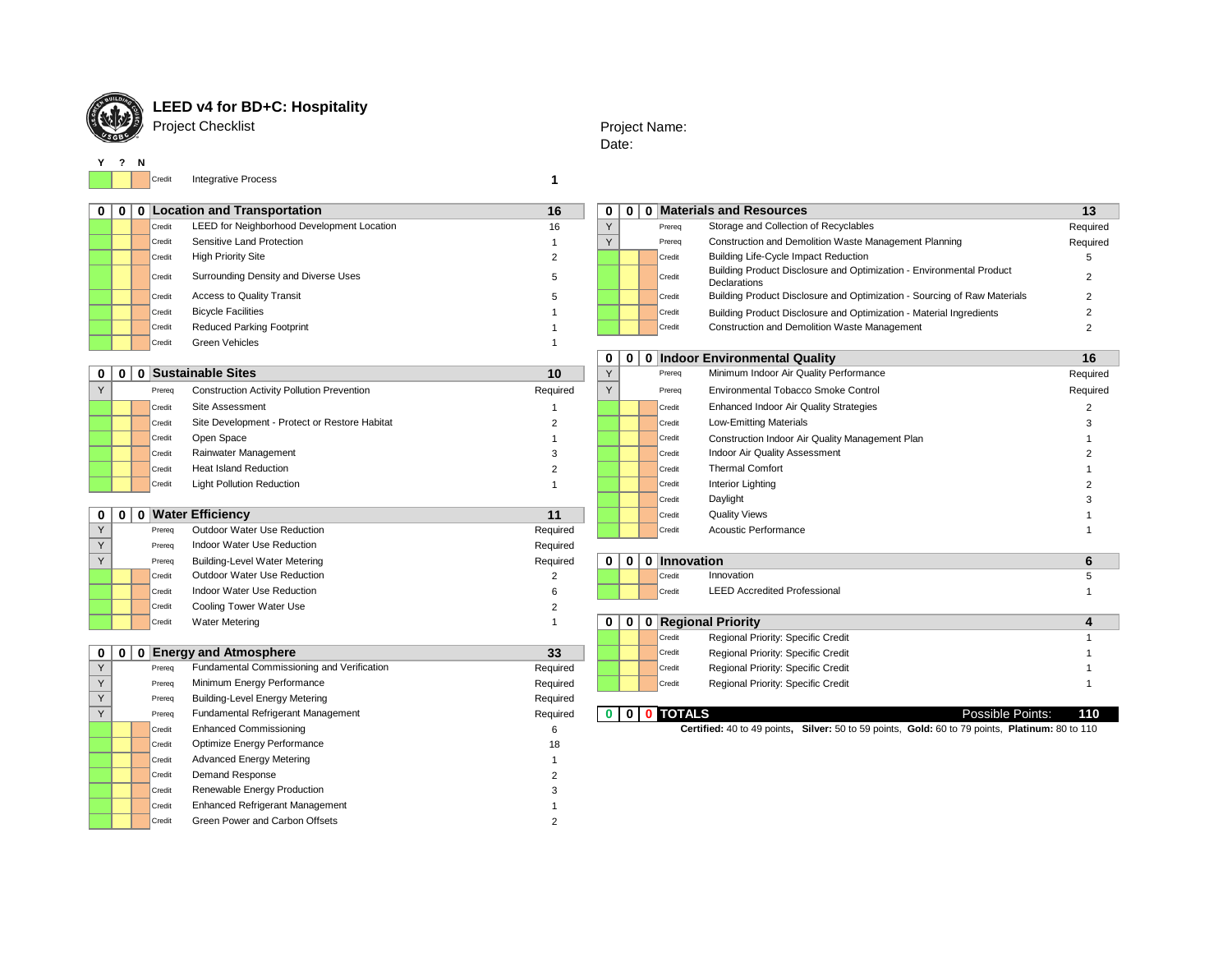

# **LEED v4 for BD+C: Data Centers**

Project Checklist

## Project Name: Date:

**Y ? N**

Credit **1** Integrative Process

| . റ |        | 0 Location and Transportation              | 16 | 0 | $\mathbf{0}$ | n |        | <b>Materials and Resources</b>                                                   | 13    |
|-----|--------|--------------------------------------------|----|---|--------------|---|--------|----------------------------------------------------------------------------------|-------|
|     | Credit | LEED for Neighborhood Development Location | 16 |   |              |   | Prerea | Storage and Collection of Recyclables                                            | Requi |
|     | Credit | Sensitive Land Protection                  |    |   |              |   | Prerea | Construction and Demolition Waste Management Planning                            | Requi |
|     | Credit | <b>High Priority Site</b>                  |    |   |              |   | Credit | <b>Building Life-Cycle Impact Reduction</b>                                      |       |
|     | Credit | Surrounding Density and Diverse Uses       |    |   |              |   | Credit | Building Product Disclosure and Optimization - Environmental Product Declaration | 2     |
|     | Credit | <b>Access to Quality Transit</b>           |    |   |              |   | Credit | Building Product Disclosure and Optimization - Sourcing of Raw Materials         |       |
|     | Credit | <b>Bicycle Facilities</b>                  |    |   |              |   | Credit | Building Product Disclosure and Optimization - Material Ingredients              |       |
|     | Credit | <b>Reduced Parking Footprint</b>           |    |   |              |   | Credit | <b>Construction and Demolition Waste Management</b>                              |       |
|     | Credit | Green Vehicles                             |    |   |              |   |        |                                                                                  |       |

|        | Location and Transportation<br>16          |    |  |  |  |               | <u>u imateriais and Resources</u>                                                | 13       |
|--------|--------------------------------------------|----|--|--|--|---------------|----------------------------------------------------------------------------------|----------|
| Credit | LEED for Neighborhood Development Location | 16 |  |  |  | Prerea        | Storage and Collection of Recyclables                                            | Required |
| Credit | Sensitive Land Protection                  |    |  |  |  | Prereq        | Construction and Demolition Waste Management Planning                            | Required |
| Credit | <b>High Priority Site</b>                  |    |  |  |  | Credit        | <b>Building Life-Cycle Impact Reduction</b>                                      |          |
| Credit | Surrounding Density and Diverse Uses       |    |  |  |  | Credit        | Building Product Disclosure and Optimization - Environmental Product Declaration |          |
| Credit | <b>Access to Quality Transit</b>           |    |  |  |  | <b>Credit</b> | Building Product Disclosure and Optimization - Sourcing of Raw Materials         |          |
| Credit | <b>Bicycle Facilities</b>                  |    |  |  |  | Credit        | Building Product Disclosure and Optimization - Material Ingredients              |          |
| Credit | <b>Reduced Parking Footprint</b>           |    |  |  |  | Credit        | Construction and Demolition Waste Management                                     |          |

|       |        |                                                   |          | v.           | U. |        | <b>Indoor Environmental Quality</b>             | 10.      |
|-------|--------|---------------------------------------------------|----------|--------------|----|--------|-------------------------------------------------|----------|
| 0   0 |        | <b>Sustainable Sites</b>                          | 10       | $\vee$       |    | Prereq | Minimum Indoor Air Quality Performance          | Required |
|       | Prereg | <b>Construction Activity Pollution Prevention</b> | Required | $\checkmark$ |    | Prerea | Environmental Tobacco Smoke Control             | Required |
|       | Credit | Site Assessment                                   |          |              |    | Credit | Enhanced Indoor Air Quality Strategies          |          |
|       | Credit | Site Development - Protect or Restore Habitat     |          |              |    | Credit | <b>Low-Emitting Materials</b>                   |          |
|       | Credit | Open Space                                        |          |              |    | Credit | Construction Indoor Air Quality Management Plan |          |
|       | Credit | Rainwater Management                              |          |              |    | Credit | Indoor Air Quality Assessment                   |          |
|       | Credit | <b>Heat Island Reduction</b>                      |          |              |    | Credit | <b>Thermal Comfort</b>                          |          |
|       | Credit | <b>Light Pollution Reduction</b>                  |          |              |    | Credit | <b>Interior Lighting</b>                        |          |
|       |        |                                                   |          |              |    |        | <b>B.P.L.</b>                                   |          |

|  |  |  | $0 \mid 0 \mid 0$ Water Efficie |  |
|--|--|--|---------------------------------|--|
|--|--|--|---------------------------------|--|

| $0 \mid 0$ |        | 0 Water Efficiency                   | 11       |          |              |              | <b>Quality Views</b><br>Credit                |  |
|------------|--------|--------------------------------------|----------|----------|--------------|--------------|-----------------------------------------------|--|
|            | Prereg | Outdoor Water Use Reduction          | Required |          |              |              | Acoustic Performance<br>Credit                |  |
|            | Prereg | Indoor Water Use Reduction           | Required |          |              |              |                                               |  |
|            | Prereq | <b>Building-Level Water Metering</b> | Required | $\Omega$ | $\bf{0}$     | $\mathbf{0}$ | Innovation                                    |  |
|            | Credit | Outdoor Water Use Reduction          |          |          |              |              | Innovation<br>Credit                          |  |
|            | Credit | Indoor Water Use Reduction           |          |          |              |              | <b>LEED Accredited Professional</b><br>Credit |  |
|            | Credit | Cooling Tower Water Use              |          |          |              |              |                                               |  |
|            | Credit | <b>Water Metering</b>                |          | $\bf{0}$ | $\mathbf{0}$ |              | 0 Regional Priority                           |  |

| Y | Prereq | Fundamental Commissioning and Verification | Required |  | Credit        | Regional Priority: Specific Credit                                                              |                  |     |
|---|--------|--------------------------------------------|----------|--|---------------|-------------------------------------------------------------------------------------------------|------------------|-----|
| Y | Prereq | Minimum Energy Performance                 | Required |  | Credit        | Regional Priority: Specific Credit                                                              |                  |     |
| Y | Prereq | <b>Building-Level Energy Metering</b>      | Required |  |               |                                                                                                 |                  |     |
| Y | Prereq | Fundamental Refrigerant Management         | Required |  | <b>TOTALS</b> |                                                                                                 | Possible Points: | 110 |
|   | Credit | <b>Enhanced Commissioning</b>              | ь        |  |               | Certified: 40 to 49 points, Silver: 50 to 59 points, Gold: 60 to 79 points, Platinum: 80 to 110 |                  |     |
|   | Credit | Optimize Energy Performance                | 18       |  |               |                                                                                                 |                  |     |
|   | Credit | <b>Advanced Energy Metering</b>            |          |  |               |                                                                                                 |                  |     |
|   | Credit | Demand Response                            |          |  |               |                                                                                                 |                  |     |
|   | Credit | Renewable Energy Production                |          |  |               |                                                                                                 |                  |     |
|   | Credit | <b>Enhanced Refrigerant Management</b>     |          |  |               |                                                                                                 |                  |     |
|   | Credit | Green Power and Carbon Offsets             |          |  |               |                                                                                                 |                  |     |

| 0 | 0 | 0 Indo |
|---|---|--------|
| Y |   | Prereq |
| Y |   | Prereq |
|   |   | Credit |
|   |   | Credit |
|   |   | Credit |
|   |   | Credit |
|   |   | Credit |
|   |   | Credit |
|   |   | Credit |
|   |   | Credit |
|   |   | Credit |

| 0 |        |                                                 | 16                                  |
|---|--------|-------------------------------------------------|-------------------------------------|
|   | Prerea | Minimum Indoor Air Quality Performance          | Required                            |
|   | Prerea | Environmental Tobacco Smoke Control             | Required                            |
|   | Credit | Enhanced Indoor Air Quality Strategies          | 2                                   |
|   | Credit | <b>Low-Emitting Materials</b>                   | 3                                   |
|   | Credit | Construction Indoor Air Quality Management Plan |                                     |
|   | Credit | Indoor Air Quality Assessment                   | 2                                   |
|   | Credit | <b>Thermal Comfort</b>                          |                                     |
|   | Credit | Interior Lighting                               | 2                                   |
|   | Credit | Daylight                                        | 3                                   |
|   | Credit | <b>Quality Views</b>                            |                                     |
|   | Credit | Acoustic Performance                            |                                     |
|   |        |                                                 | <b>Indoor Environmental Quality</b> |

|    |   | Prereq | <b>Building-Level Water Metering</b>       | Required | 0 | $\bf{0}$    | <b>Innovation</b>                             |  |
|----|---|--------|--------------------------------------------|----------|---|-------------|-----------------------------------------------|--|
|    |   | Credit | Outdoor Water Use Reduction                |          |   |             | Innovation<br>Credit                          |  |
|    |   | Credit | Indoor Water Use Reduction                 |          |   |             | <b>LEED Accredited Professional</b><br>Credit |  |
|    |   | Credit | Cooling Tower Water Use                    |          |   |             |                                               |  |
|    |   | Credit | <b>Water Metering</b>                      |          | 0 | $\mathbf 0$ | 0 Regional Priority                           |  |
|    |   |        |                                            |          |   |             | Regional Priority: Specific Credit<br>Credit  |  |
| 00 | 0 |        | <b>Energy and Atmosphere</b>               | 33       |   |             | Regional Priority: Specific Credit<br>Credit  |  |
|    |   | Prereq | Fundamental Commissioning and Verification | Required |   |             | Regional Priority: Specific Credit<br>Credit  |  |
|    |   | Prereg | Minimum Energy Performance                 | Required |   |             | Regional Priority: Specific Credit<br>Credit  |  |
|    |   | Prereg | Building-Level Energy Metering             | Required |   |             |                                               |  |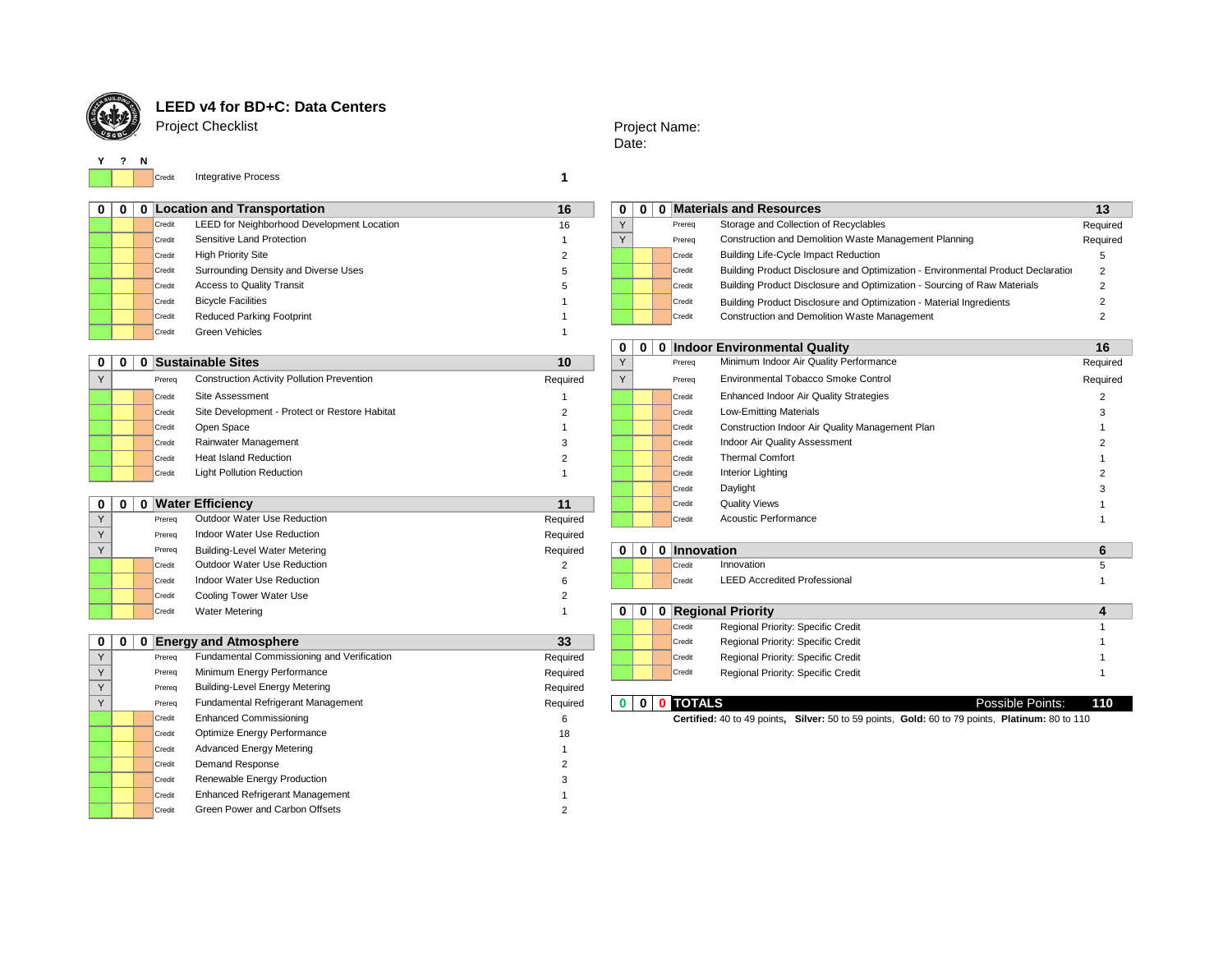

# **LEED v4 for BD+C: Warehouses and Distribution Centers**

Project Checklist

Credit **1** Integrative Process

| 00 | 0 Location and Transportation                        | 16 | $\mathbf 0$ | 0 <sup>1</sup> | 0 Materials and Resources |                                                                                      |          |
|----|------------------------------------------------------|----|-------------|----------------|---------------------------|--------------------------------------------------------------------------------------|----------|
|    | LEED for Neighborhood Development Location<br>Credit | 16 |             |                | Prereg                    | Storage and Collection of Recyclables                                                | Requi    |
|    | Sensitive Land Protection<br>Credit                  |    |             |                | Prereg                    | Construction and Demolition Waste Management Planning                                | Requi    |
|    | <b>High Priority Site</b><br>Credit                  |    |             |                | Credit                    | Building Life-Cycle Impact Reduction                                                 |          |
|    | Surrounding Density and Diverse Uses<br>Credit       |    |             |                | Credit                    | Building Product Disclosure and Optimization - Environmental Product<br>Declarations |          |
|    | <b>Access to Quality Transit</b><br>Credit           |    |             |                | Credit                    | Building Product Disclosure and Optimization - Sourcing of Raw Materials             | $\Omega$ |
|    | <b>Bicycle Facilities</b><br>Credit                  |    |             |                | Credit                    | Building Product Disclosure and Optimization - Material Ingredients                  |          |
|    | <b>Reduced Parking Footprint</b><br>Credit           |    |             |                | Credit                    | Construction and Demolition Waste Management                                         |          |
|    | Green Vehicles<br>Credit                             |    |             |                |                           |                                                                                      |          |

|  |        |                                                   |          | ◡ |  |        | V INGOVI ENTRIVINGINGI QUUNT                    | . .      |
|--|--------|---------------------------------------------------|----------|---|--|--------|-------------------------------------------------|----------|
|  |        | 0   0   0   Sustainable Sites                     | 10       |   |  | Prereq | Minimum Indoor Air Quality Performance          | Required |
|  | Prereq | <b>Construction Activity Pollution Prevention</b> | Required |   |  | Prereq | Environmental Tobacco Smoke Control             | Required |
|  | Credit | Site Assessment                                   |          |   |  | Credit | <b>Enhanced Indoor Air Quality Strategies</b>   |          |
|  | Credit | Site Development - Protect or Restore Habitat     |          |   |  | Credit | <b>Low-Emitting Materials</b>                   |          |
|  | Credit | Open Space                                        |          |   |  | Credit | Construction Indoor Air Quality Management Plan |          |
|  | Credit | Rainwater Management                              |          |   |  | Credit | Indoor Air Quality Assessment                   |          |
|  | Credit | <b>Heat Island Reduction</b>                      |          |   |  | Credit | <b>Thermal Comfort</b>                          |          |
|  | Credit | <b>Light Pollution Reduction</b>                  |          |   |  | Credit | <b>Interior Lighting</b>                        |          |
|  |        |                                                   |          |   |  |        |                                                 |          |

| 0   0 |        | 0 Water Efficiency                   | 11       |   |             | Credit            | <b>Quality Views</b>                |  |
|-------|--------|--------------------------------------|----------|---|-------------|-------------------|-------------------------------------|--|
| Y     | Prereg | Outdoor Water Use Reduction          | Required |   |             | Credit            | <b>Acoustic Performance</b>         |  |
| Y     | Prereq | Indoor Water Use Reduction           | Required |   |             |                   |                                     |  |
| Y     | Prereg | <b>Building-Level Water Metering</b> | Required | 0 | $\bf{0}$    | <b>Innovation</b> |                                     |  |
|       | Credit | Outdoor Water Use Reduction          |          |   |             | Credit            | Innovation                          |  |
|       | Credit | Indoor Water Use Reduction           |          |   |             | Credit            | <b>LEED Accredited Professional</b> |  |
|       | Credit | Cooling Tower Water Use              |          |   |             |                   |                                     |  |
|       | Credit | <b>Water Metering</b>                |          | 0 | $\mathbf 0$ |                   | 0 Regional Priority                 |  |

## **0** | **0** | **Credit Regional Priority: Specific Credit 1 Credit 23** Credit **Regional Priority: Specific Credit** 1 Y Prereq Required Credit Regional Priority: Specific Credit 1 Fundamental Commissioning and Verification Y Prereq Required Credit Regional Priority: Specific Credit 1 Minimum Energy Performance Y Prereq Required Building-Level Energy Metering Y Prereq Required **0 0 0 TOTALS** Possible Points: **110** Fundamental Refrigerant Management **Credit Enhanced Commissioning 6** 6 Credit 18 Optimize Energy Performance Credit 1 Advanced Energy Metering Credit 2 Demand Response Credit 3 Renewable Energy Production Credit 1 Enhanced Refrigerant Management Credit 2 Green Power and Carbon Offsets

## Project Name: Date:

|        | <b>Location and Transportation</b>         | 16 | $\mathbf{0}$ | $\mathbf{0}$ |        | <b>Materials and Resources</b>                                                              | 13       |
|--------|--------------------------------------------|----|--------------|--------------|--------|---------------------------------------------------------------------------------------------|----------|
| Credit | LEED for Neighborhood Development Location | 16 |              |              | Prereg | Storage and Collection of Recyclables                                                       | Required |
| Credit | Sensitive Land Protection                  |    |              |              | Prereq | Construction and Demolition Waste Management Planning                                       | Required |
| Credit | <b>High Priority Site</b>                  |    |              |              | Credit | <b>Building Life-Cycle Impact Reduction</b>                                                 |          |
| Credit | Surrounding Density and Diverse Uses       |    |              |              | Credit | Building Product Disclosure and Optimization - Environmental Product<br><b>Declarations</b> |          |
| Credit | <b>Access to Quality Transit</b>           |    |              |              | Credit | Building Product Disclosure and Optimization - Sourcing of Raw Materials                    |          |
| Credit | <b>Bicycle Facilities</b>                  |    |              |              | Credit | Building Product Disclosure and Optimization - Material Ingredients                         |          |
| Credit | <b>Reduced Parking Footprint</b>           |    |              |              | Credit | Construction and Demolition Waste Management                                                |          |

| 0 | 0 |        | <b>Indoor Environmental Quality</b>             | 16       |
|---|---|--------|-------------------------------------------------|----------|
| Y |   | Prerea | Minimum Indoor Air Quality Performance          | Required |
| Y |   | Prereq | Environmental Tobacco Smoke Control             | Required |
|   |   | Credit | <b>Enhanced Indoor Air Quality Strategies</b>   |          |
|   |   | Credit | <b>Low-Emitting Materials</b>                   | 3        |
|   |   | Credit | Construction Indoor Air Quality Management Plan |          |
|   |   | Credit | Indoor Air Quality Assessment                   |          |
|   |   | Credit | <b>Thermal Comfort</b>                          |          |
|   |   | Credit | Interior Lighting                               |          |
|   |   | Credit | Daylight                                        | 3        |
|   |   | Credit | <b>Quality Views</b>                            |          |
|   |   | Credit | Acoustic Performance                            |          |

| rieley | <b>INCOUNTRACT USE REQUIRED</b> | Required                          |   |                |                   |                                     |   |
|--------|---------------------------------|-----------------------------------|---|----------------|-------------------|-------------------------------------|---|
| Prereq | Building-Level Water Metering   | Required                          | 0 | 0              | <b>Innovation</b> |                                     | O |
| Credit | Outdoor Water Use Reduction     | ∼                                 |   |                | Credit            | Innovation                          |   |
| Credit | Indoor Water Use Reduction      |                                   |   |                | Credit            | <b>LEED Accredited Professional</b> |   |
| Credit | Cooling Tower Water Use         | ∼                                 |   |                |                   |                                     |   |
| Credit | <b>Water Metering</b>           |                                   | 0 | 0 <sup>1</sup> |                   | 0 Regional Priority                 |   |
|        |                                 |                                   |   |                | Credit            | Regional Priority: Specific Credit  |   |
| $-$    |                                 | <b>Contract Contract Contract</b> |   |                |                   |                                     |   |

|  | Credit | Regional Priority: Specific Credit |  |
|--|--------|------------------------------------|--|
|  | Credit | Regional Priority: Specific Credit |  |
|  | Credit | Regional Priority: Specific Credit |  |
|  |        |                                    |  |

| TALS                                                                        | Possible |
|-----------------------------------------------------------------------------|----------|
| Cortified: 40 to 40 points. Silver: 50 to 50 points. Cold: 60 to 70 points. |          |

Certified: 40 to 49 points, Silver: 50 to 59 points, Gold: 60 to 79 points, Platinum: 80 to 110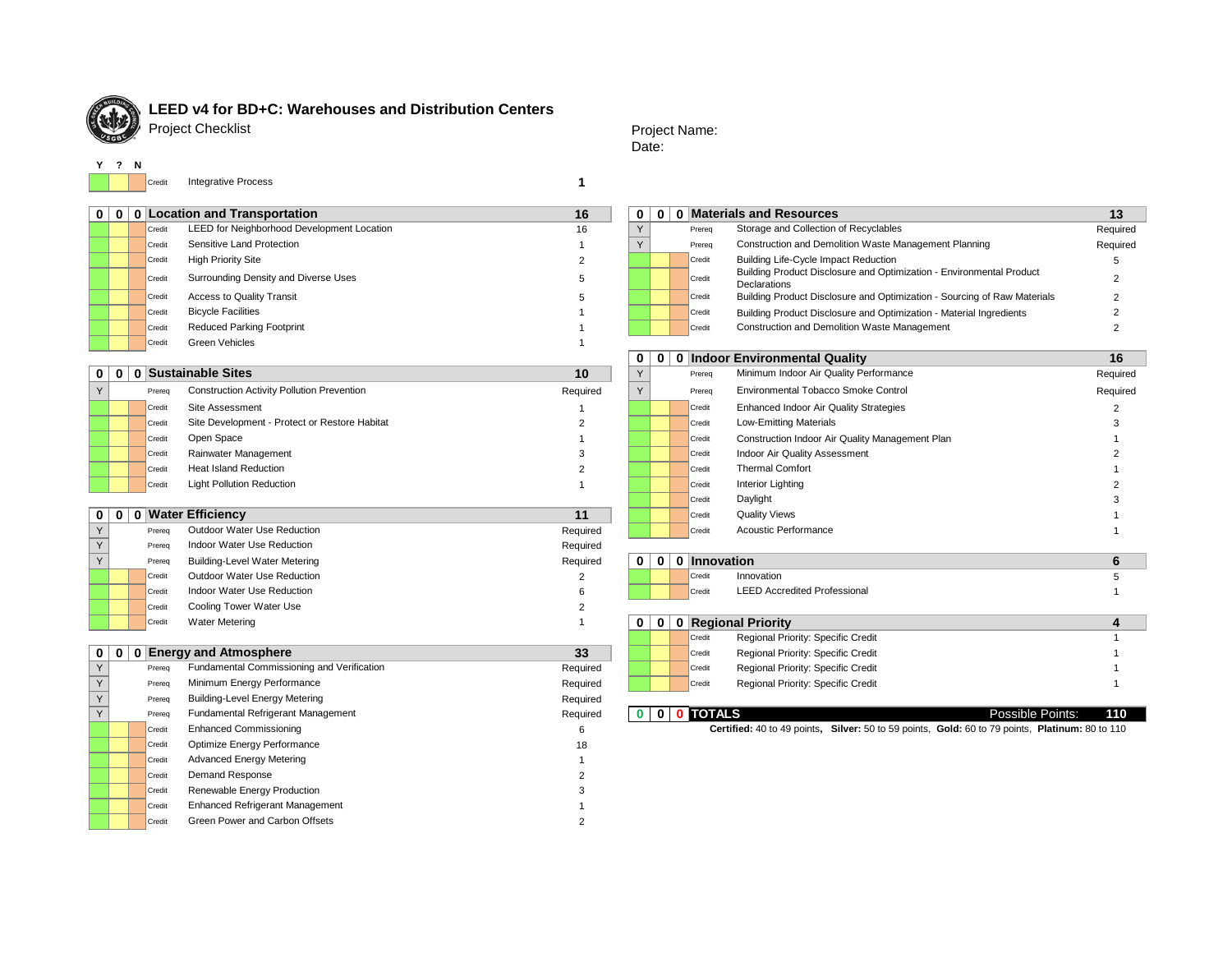

**Y ? N**

# LEED v4 for BD+C: Healthcare

Project Checklist

### Project Name: Date:

Y | Prereq Integrative Project Planning and Design Network Controller and Design Network Required Credit **1** Integrative Process

| $\mathbf{0}$             | 0 0 Location and Transportation                   | 9              | $\mathbf 0$    |                | 0   0   Materials and Resources                                                                 | 19             |
|--------------------------|---------------------------------------------------|----------------|----------------|----------------|-------------------------------------------------------------------------------------------------|----------------|
| Credit                   | LEED for Neighborhood Development Location        | 9              | Y              | Prereq         | Storage and Collection of Recyclables                                                           | Required       |
| Credit                   | Sensitive Land Protection                         |                | Y              | Prereq         | Construction and Demolition Waste Management Planning                                           | Required       |
| Credit                   | <b>High Priority Site</b>                         | $\mathcal{P}$  | Y              | Prereq         | PBT Source Reduction- Mercury                                                                   | Required       |
| Credit                   | Surrounding Density and Diverse Uses              | $\mathbf{1}$   |                | Credit         | <b>Building Life-Cycle Impact Reduction</b>                                                     | 5              |
| Credit                   | Access to Quality Transit                         | $\overline{2}$ |                | Credit         | Building Product Disclosure and Optimization - Environmental Product<br>Declarations            | $\overline{2}$ |
| Credit                   | <b>Bicycle Facilities</b>                         |                |                | Credit         | Building Product Disclosure and Optimization - Sourcing of Raw Materials                        | $\overline{2}$ |
| Credit                   | <b>Reduced Parking Footprint</b>                  |                |                | Credit         | Building Product Disclosure and Optimization - Material Ingredients                             |                |
| Credit                   | <b>Green Vehicles</b>                             | $\overline{1}$ |                | Credit         | PBT Source Reduction- Mercury                                                                   |                |
|                          |                                                   |                |                | Credit         | PBT Source Reduction- Lead, Cadmium, and Copper                                                 |                |
| $\bf{0}$<br>$\mathbf{0}$ | 0 Sustainable Sites                               | 9              |                | Credit         | Furniture and Medical Furnishings                                                               |                |
| Y<br>Prereq              | <b>Construction Activity Pollution Prevention</b> | Required       |                | Credit         | Design for Flexibility                                                                          |                |
| Y<br>Prereq              | <b>Environmental Site Assessment</b>              | Required       |                | Credit         | Construction and Demolition Waste Management                                                    |                |
| Credit                   | Site Assessment                                   |                |                |                |                                                                                                 |                |
| Credit                   | Site Development - Protect or Restore Habitat     |                | 0              |                | 0   0   Indoor Environmental Quality                                                            | 16             |
| Credit                   | Open Space                                        |                | Y              | Prereq         | Minimum Indoor Air Quality Performance                                                          | Required       |
| Credit                   | Rainwater Management                              | $\overline{2}$ | Y              | Prereq         | Environmental Tobacco Smoke Control                                                             | Required       |
| Credit                   | <b>Heat Island Reduction</b>                      |                |                | Credit         | Enhanced Indoor Air Quality Strategies                                                          | $\overline{2}$ |
| Credit                   | <b>Light Pollution Reduction</b>                  |                |                | Credit         | <b>Low-Emitting Materials</b>                                                                   | 3              |
| Credit                   | Places of Respite                                 |                |                | Credit         | Construction Indoor Air Quality Management Plan                                                 |                |
| Credit                   | <b>Direct Exterior Access</b>                     | $\overline{1}$ |                | Credit         | Indoor Air Quality Assessment                                                                   |                |
|                          |                                                   |                |                | Credit         | <b>Thermal Comfort</b>                                                                          |                |
| $\bf{0}$                 | 0 0 Water Efficiency                              | 11             |                | Credit         | Interior Lighting                                                                               |                |
| Y<br>Prereq              | Outdoor Water Use Reduction                       | Required       |                | Credit         | Daylight                                                                                        |                |
| Y<br>Prereq              | Indoor Water Use Reduction                        | Required       |                | Credit         | <b>Quality Views</b>                                                                            |                |
| Y<br>Prereq              | <b>Building-Level Water Metering</b>              | Required       |                | Credit         | Acoustic Performance                                                                            | $\overline{2}$ |
| Credit                   | Outdoor Water Use Reduction                       | $\overline{1}$ |                |                |                                                                                                 |                |
| Credit                   | Indoor Water Use Reduction                        | $\overline{7}$ | 0 <sup>1</sup> | 0 0 Innovation |                                                                                                 | 6              |
| Credit                   | Cooling Tower Water Use                           | $\overline{2}$ |                | Credit         | Innovation                                                                                      | 5              |
| Credit                   | <b>Water Metering</b>                             | $\overline{1}$ |                | Credit         | <b>LEED Accredited Professional</b>                                                             | $\mathbf{1}$   |
| $\mathbf{0}$<br>0        | 0 Energy and Atmosphere                           | 35             | $\mathbf{0}$   |                | 0   0   Regional Priority                                                                       | 4              |
| Y<br>Prereq              | Fundamental Commissioning and Verification        | Required       |                | Credit         | Regional Priority: Specific Credit                                                              | $\overline{1}$ |
| Y<br>Prereq              | Minimum Energy Performance                        | Required       |                | Credit         | Regional Priority: Specific Credit                                                              |                |
| Y<br>Prereq              | <b>Building-Level Energy Metering</b>             | Required       |                | Credit         | Regional Priority: Specific Credit                                                              |                |
| Y<br>Prereq              | Fundamental Refrigerant Management                | Required       |                | Credit         | Regional Priority: Specific Credit                                                              |                |
| Credit                   | <b>Enhanced Commissioning</b>                     | 6              |                |                |                                                                                                 |                |
| Credit                   | Optimize Energy Performance                       | 20             |                | 0 0 0 TOTALS   | Possible Points:                                                                                | 110            |
| Credit                   | <b>Advanced Energy Metering</b>                   | $\overline{1}$ |                |                | Certified: 40 to 49 points, Silver: 50 to 59 points, Gold: 60 to 79 points, Platinum: 80 to 110 |                |
| Credit                   | Demand Response                                   | 2              |                |                |                                                                                                 |                |
| Credit                   | Renewable Energy Production                       | 3              |                |                |                                                                                                 |                |
| Credit                   | Enhanced Refrigerant Management                   |                |                |                |                                                                                                 |                |
| Credit                   | Green Power and Carbon Offsets                    | $\mathcal{P}$  |                |                |                                                                                                 |                |